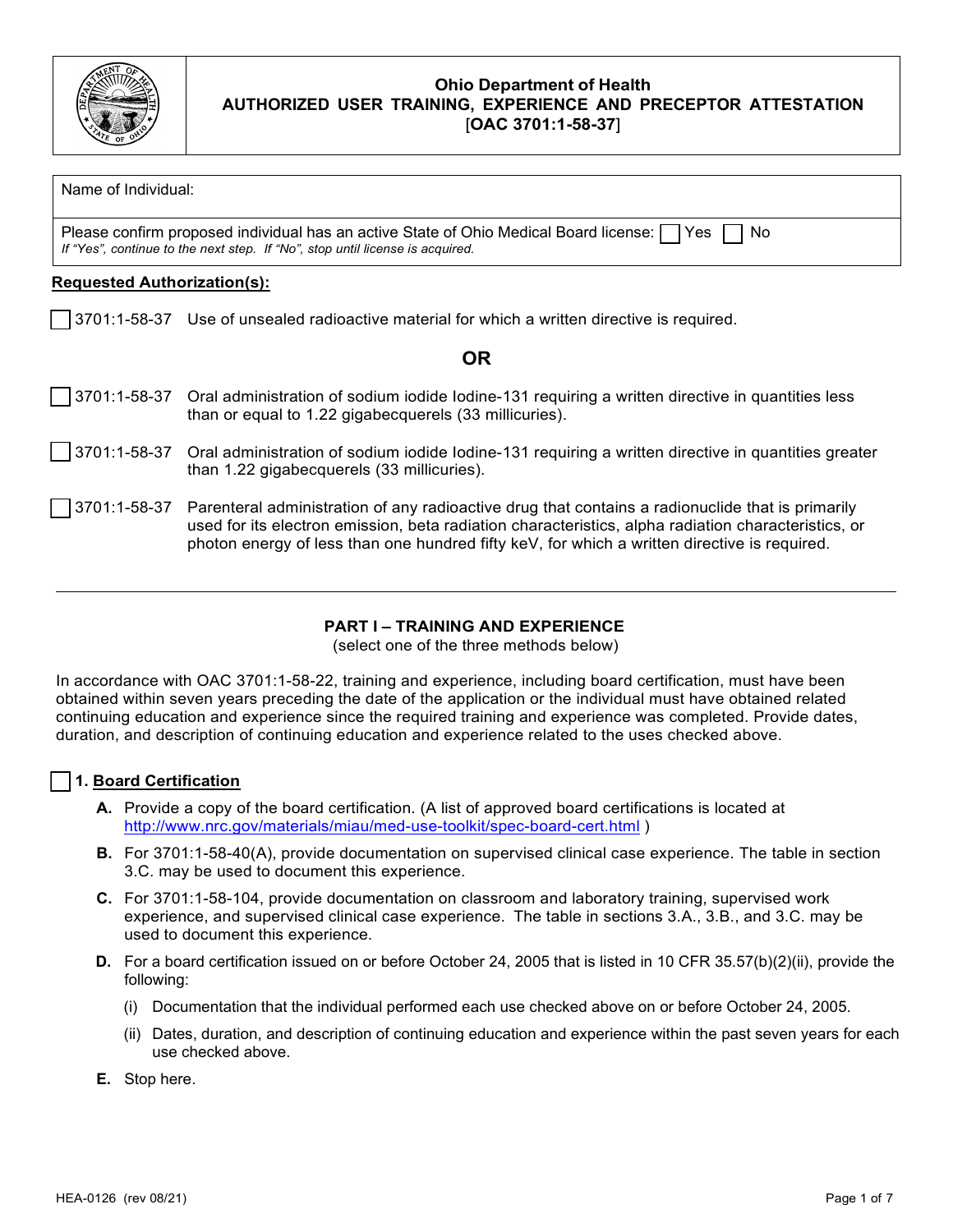

### ☐ **2. Current 3701:1-58-37, 3701:1-58-43, or 3701:1-58-55 Authorized User Seeking Additional Authorization**

**A.** Authorized user on Materials License under the OAC requirements below (check all that apply):

☐ 3701:1-58-40 ☐ 3701:1-58-41 ☐ 3701:1-58-42 ☐ 3701:1-58-51 ☐ 3701:1-58-71

- **B.** If currently authorized for a subset of clinical uses under OAC 3701:1-58-37, provide documentation on additional required supervised case experience. The table in section 3.C. may be used to document this experience. Also provide completed Part II Preceptor Attestation.
- **C.** If currently authorized under 3701:1-58-51 or 3701:1-58-71 and requesting authorization for 3701:1-58-104, provide documentation on classroom and laboratory training, supervised work experience, and supervised clinical case experience. The tables in 3.A., 3.B., and 3.C. may be used to document this experience. Also provide completed Part II Preceptor Attestation.

### ☐ **3**. **Training and Experience for Proposed Authorized User**

**A.** Classroom and Laboratory Training

| $\boxed{3701:1-58-40}$ |  |  | $3701:1-58-41$ 3701:1-58-42 3701:1-58-104 |  |
|------------------------|--|--|-------------------------------------------|--|
|------------------------|--|--|-------------------------------------------|--|

| <b>Description of Training</b>                                           | <b>Location of Training</b> | <b>Clock</b><br><b>Hours</b> | Dates of<br><b>Training</b> |  |
|--------------------------------------------------------------------------|-----------------------------|------------------------------|-----------------------------|--|
| Radiation physics and<br>instrumentation                                 |                             |                              |                             |  |
| Radiation protection                                                     |                             |                              |                             |  |
| Mathematics pertaining to the<br>use and measurement of<br>radioactivity |                             |                              |                             |  |
| Chemistry of radioactive<br>material for medical use                     |                             |                              |                             |  |
| Radiation biology                                                        |                             |                              |                             |  |
| <b>Total Hours of training:</b>                                          |                             |                              |                             |  |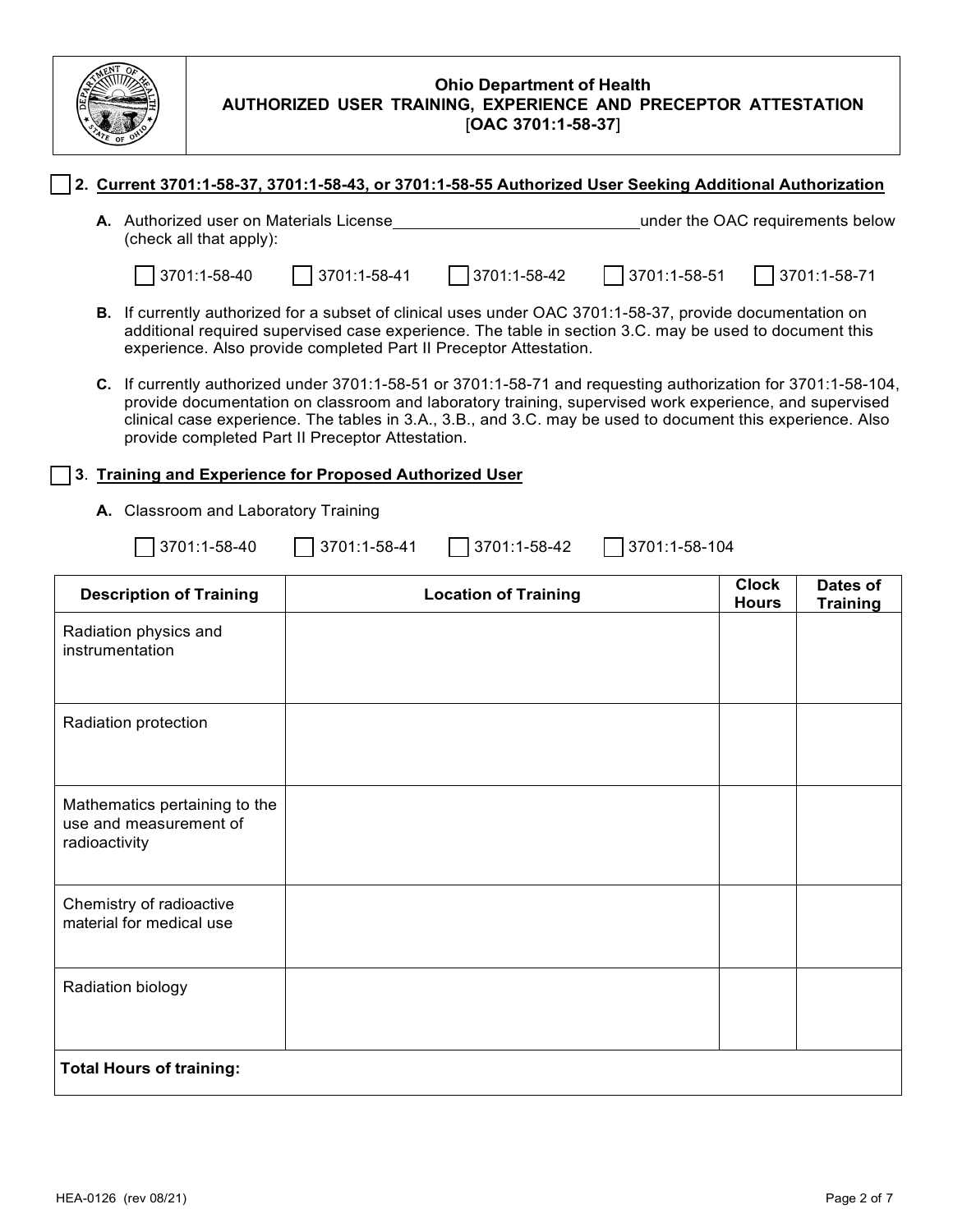

è

#### **B.** Supervised Work Experience

*(if more than one supervising individual is necessary to document supervised work experience, provide multiple copiesof this section)*

| 3701:1-58-40<br>3701:1-58-41                                                                                                                                                  | 3701:1-58-42<br>3701:1-58-104                                                                                                                                                                                                      |                               |  |
|-------------------------------------------------------------------------------------------------------------------------------------------------------------------------------|------------------------------------------------------------------------------------------------------------------------------------------------------------------------------------------------------------------------------------|-------------------------------|--|
| <b>Description of Experience Must Include:</b>                                                                                                                                | <b>Location of Experience &amp;</b><br><b>License Number of Facility</b>                                                                                                                                                           | Dates of<br><b>Experience</b> |  |
| Ordering, receiving, and unpacking radioactive<br>materials safely and performing the related<br>radiation surveys                                                            |                                                                                                                                                                                                                                    |                               |  |
| Performing quality control procedures on<br>instruments used to determine the activity of<br>dosages and performing checks for proper<br>operation of survey meters           |                                                                                                                                                                                                                                    |                               |  |
| Calculating, measuring, and safely preparing<br>patient or human research subject dosages                                                                                     |                                                                                                                                                                                                                                    |                               |  |
| Using administrative controls to prevent a<br>medical event involving the use of unsealed<br>radioactive material.                                                            |                                                                                                                                                                                                                                    |                               |  |
| Using procedures to contain spilled radioactive<br>material safely and using proper<br>decontamination procedures                                                             |                                                                                                                                                                                                                                    |                               |  |
| Supervising Individual                                                                                                                                                        | License No. listing supervising individual as an<br>authorized user                                                                                                                                                                |                               |  |
| Supervising individual meets the requirements below (check all that apply**):                                                                                                 |                                                                                                                                                                                                                                    |                               |  |
| 3701:1-58-40<br>3701:1-58-41                                                                                                                                                  | 3701:1-58-42<br>3701:1-58-104                                                                                                                                                                                                      |                               |  |
| With experience administering dosages of:                                                                                                                                     |                                                                                                                                                                                                                                    |                               |  |
| Oral administration of sodium iodide Iodine-131 requiring a written directive in quantities less than or equal<br>to 1.22 gigabecquerels (33 millicuries)                     |                                                                                                                                                                                                                                    |                               |  |
| Oral administration of sodium iodide Iodine-131 requiring a written directive in quantities greater than<br>1.22 gigabecquerels (33 millicuries)                              |                                                                                                                                                                                                                                    |                               |  |
| one hundred fifty keV, for which a written directive is required                                                                                                              | Parenteral administration of any radioactive drug that contains a radionuclide that is primarily used for its<br>electron emission, beta radiation characteristics, alpha radiation characteristics, or photon energy of less than |                               |  |
| **Supervising Authorized User must have experience in administering dosages in the same dosage category or<br>categories as the individual requesting authorized user status. |                                                                                                                                                                                                                                    |                               |  |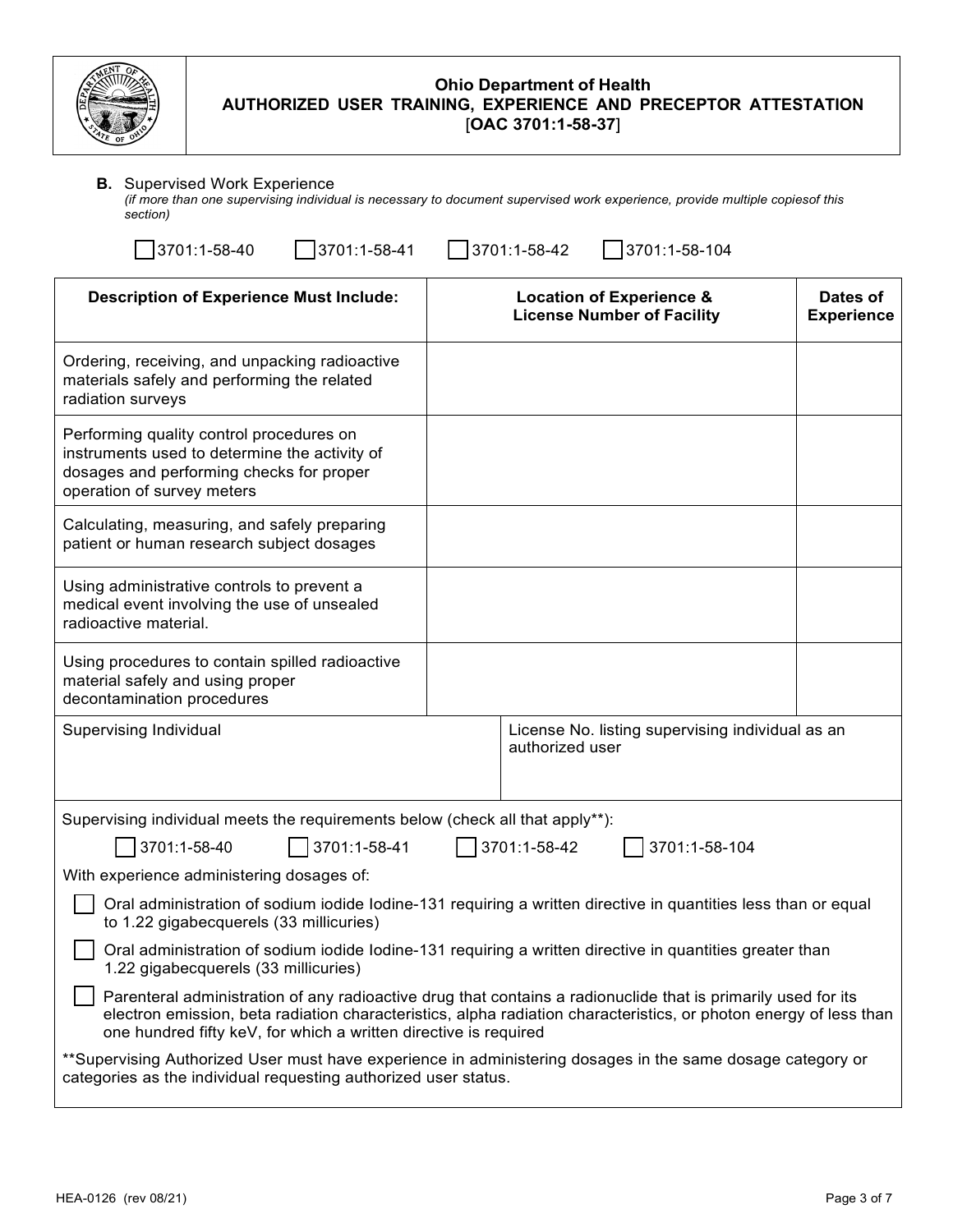

# **C.** Supervised Clinical Case Experience

*(If more than one supervising individual is necessary to document supervised work experience, provide multiple copiesof this page.)*

| <b>Description of Experience</b>                                                                                                                                                                                                                                                                                      | <b>Number of</b><br><b>Cases</b>                                                                                                                                                                                                                                                                       | <b>Location of Experience</b><br><b>LicenseNumber of Facility</b>      | Dates of<br><b>Experience</b> |
|-----------------------------------------------------------------------------------------------------------------------------------------------------------------------------------------------------------------------------------------------------------------------------------------------------------------------|--------------------------------------------------------------------------------------------------------------------------------------------------------------------------------------------------------------------------------------------------------------------------------------------------------|------------------------------------------------------------------------|-------------------------------|
| Oral administration of sodium iodide<br>lodine-131 requiring a written directive<br>in quantities less than or equal to 1.22<br>gigabecquerels (33 millicuries)                                                                                                                                                       |                                                                                                                                                                                                                                                                                                        |                                                                        |                               |
| Oral administration of sodium iodide<br>lodine-131 requiring a written directive<br>in quantities greater than 1.22<br>gigabecquerels (33 millicuries)                                                                                                                                                                |                                                                                                                                                                                                                                                                                                        |                                                                        |                               |
| Parenteral administration of any<br>radioactive drug that contains a<br>radionuclide that is primarily used for its<br>electron emission, beta radiation<br>characteristics, alpha radiation<br>characteristics, or photon energy of less<br>than one hundred fifty keV, for which a<br>written directive is required |                                                                                                                                                                                                                                                                                                        |                                                                        |                               |
| Supervising Individual                                                                                                                                                                                                                                                                                                |                                                                                                                                                                                                                                                                                                        | License Number listing supervising individual as an<br>authorized user |                               |
| Supervising individual meets the requirements below (check all that apply**):                                                                                                                                                                                                                                         |                                                                                                                                                                                                                                                                                                        |                                                                        |                               |
| 3701:1-58-40<br>3701:1-58-41                                                                                                                                                                                                                                                                                          |                                                                                                                                                                                                                                                                                                        | 3701:1-58-42<br>3701:1-58-104                                          |                               |
| With experience administering dosages of:                                                                                                                                                                                                                                                                             |                                                                                                                                                                                                                                                                                                        |                                                                        |                               |
| Oral administration of sodium iodide Iodine-131 requiring a written directive in quantities less than or equal<br>to 1.22 gigabecquerels (33 millicuries)                                                                                                                                                             |                                                                                                                                                                                                                                                                                                        |                                                                        |                               |
| Oral administration of sodium iodide Iodine-131 requiring a written directive in quantities greater than<br>1.22 gigabecquerels (33 millicuries)                                                                                                                                                                      |                                                                                                                                                                                                                                                                                                        |                                                                        |                               |
|                                                                                                                                                                                                                                                                                                                       | Parenteral administration of any radioactive drug that contains a radionuclide that is primarily used for its<br>electron emission, beta radiation characteristics, alpha radiation characteristics, or photon energy of less than<br>one hundred fifty keV, for which a written directive is required |                                                                        |                               |
| **Supervising Authorized User must have experience in administering dosages in the same dosage category or<br>categories as the individual requesting authorized user status.                                                                                                                                         |                                                                                                                                                                                                                                                                                                        |                                                                        |                               |

# **D. Provide completed Part II Preceptor Attestation.**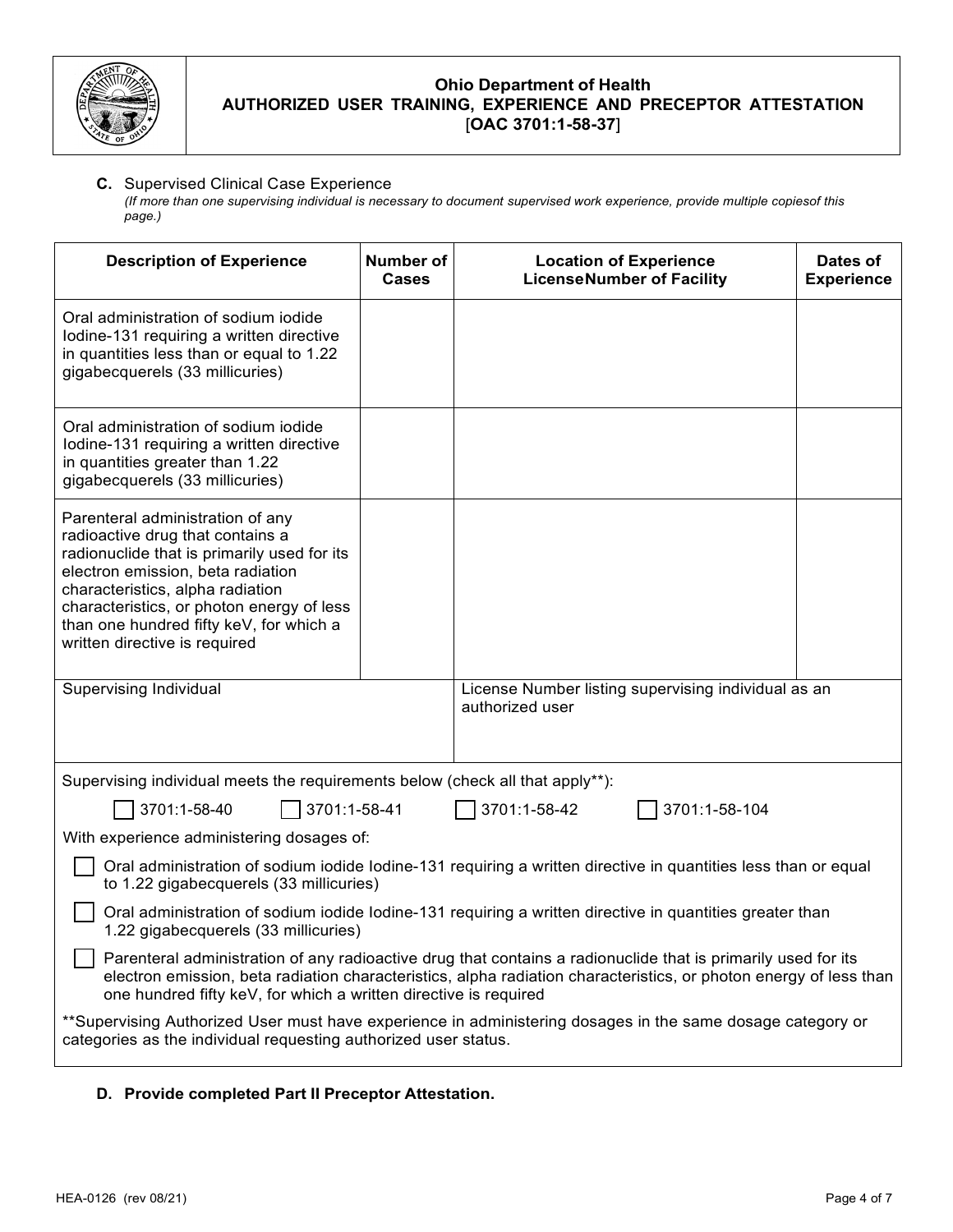

### **PART II – PRECEPTOR ATTESTATION**

Note: This part must be completed by the individual's preceptor. The preceptor does not have to be the supervising individual aslong as the preceptor provides, directs, and verifies the training and experience required. If more than one preceptor is necessary to document experience, obtain a separate preceptor statement from each.

By checking the boxes below, the preceptor is attesting that the individual has knowledge to fulfill the duties of the position sought and not attesting to the individuals "general clinical competency".

### **TRAINING AND EXPERIENCE FOR 3701:1-58-40, 41 and 42**

#### **For 3701:1-58-40**

| has satisfactorily completed 700 hours of training and                                                                                                                                                                                                                                                  |  |
|---------------------------------------------------------------------------------------------------------------------------------------------------------------------------------------------------------------------------------------------------------------------------------------------------------|--|
| has satisfactorily completed the clinical case<br>I attest that                                                                                                                                                                                                                                         |  |
| Oral administration of sodium iodide Iodine-131 requiring a written directive in quantities less than or equal<br>to 1.22 gigabecquerels (33 millicuries).                                                                                                                                              |  |
| Oral administration of sodium iodide lodine-131 requiring a written directive in quantities greater than 1.22<br>gigabecquerels (33 millicuries).                                                                                                                                                       |  |
| Parenteral administration of any radioactive drug that contains a radionuclide that is primarily used for its<br>electron emission, beta radiation characteristics, alpha radiation characteristics, or photon energy of less<br>than one hundred fifty keV, for which a written directive is required. |  |
| For 3701:1-58-41                                                                                                                                                                                                                                                                                        |  |
| has satisfactorily completed the 80 hours of<br>I attest that<br>classroom and laboratory training as required by OAC 3701:1-58-41(C)(1) and the supervised work and clinical<br>case experience required in OAC 3701:1-58-41(C)(2).                                                                    |  |
| I attest that<br>has satisfactorily completed the clinical case<br>experience required in 3701:1-58-40(B)(1)(b)(vi)(a): Oral administration of sodium iodide lodine-131 requiring a<br>written directive in quantities less than or equal to 1.22 gigabecquerels (33 millicuries).                      |  |
| For 3701:1-58-42                                                                                                                                                                                                                                                                                        |  |
| has satisfactorily completed the 80 hours of<br>I attest that<br>classroom and laboratory training as required by OAC 3701:1-58-42(C)(1) and the supervised work and clinical<br>case experience required in OAC 3701:1-58-42(C)(2).                                                                    |  |
| I attest that<br>has satisfactorily completed required clinical case<br>experience required in OAC 3701:1-58-40(B)(1)(b)(vi)(b): Oral administration of sodium iodide lodine-131 requiring<br>a written directive in quantities greater than 1.22 gigabecquerels (33 millicuries).                      |  |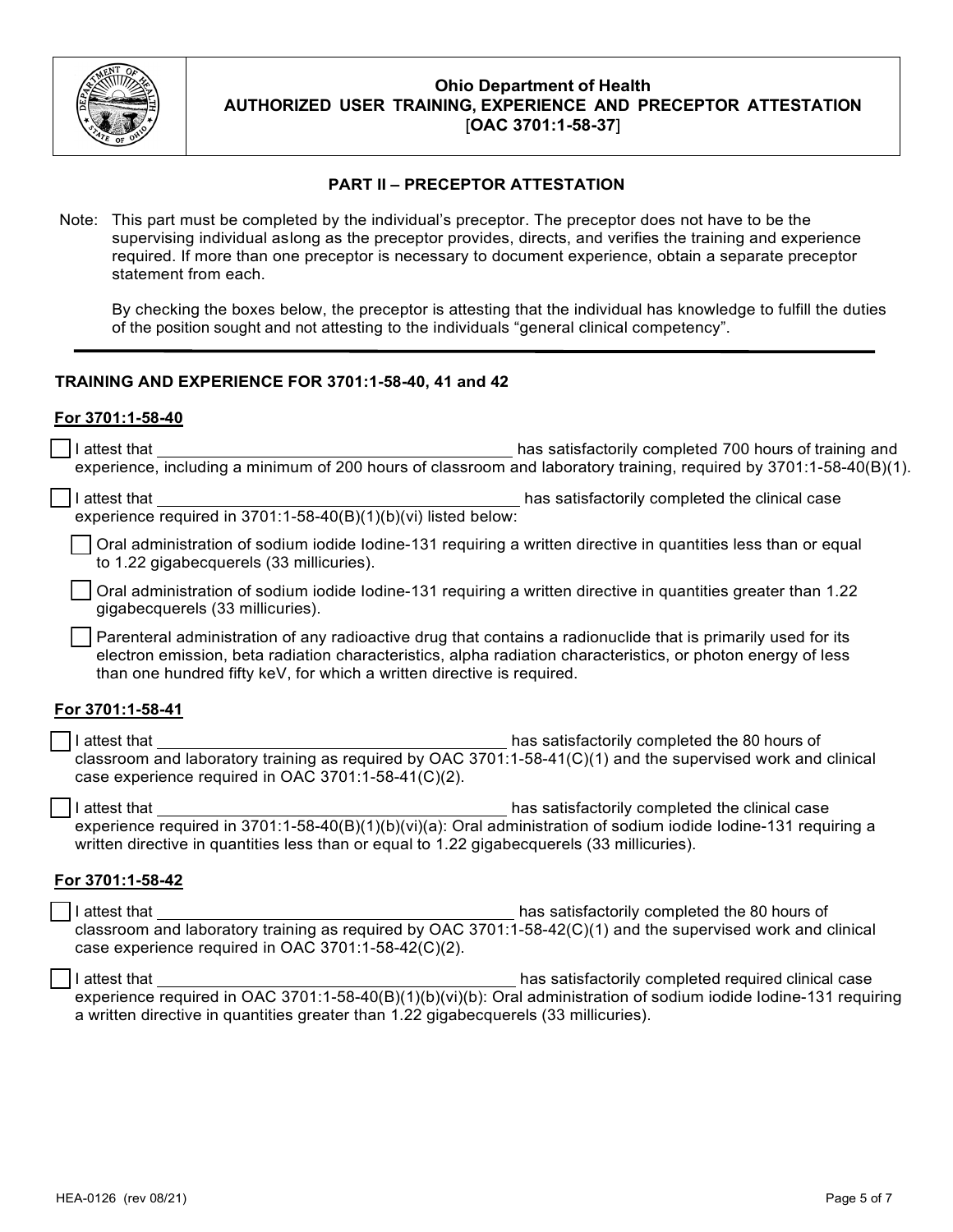

### **COMPENTENCY**

| ∣ attest that                                                                                                                                                                                                                                                                                           | is able to independently fulfill the radiation safety |
|---------------------------------------------------------------------------------------------------------------------------------------------------------------------------------------------------------------------------------------------------------------------------------------------------------|-------------------------------------------------------|
| related duties as an authorized user for the medical uses under $3701:1-58-40(B)(1)(b)(vi)$ listed below:                                                                                                                                                                                               |                                                       |
| Oral administration of sodium iodide Iodine-131 requiring a written directive in quantities less than or equal to<br>1.22 gigabecquerels (33 millicuries).                                                                                                                                              |                                                       |
| Oral administration of sodium iodide Iodine-131 requiring a written directive in quantities greater than 1.22<br>gigabecquerels (33 millicuries).                                                                                                                                                       |                                                       |
| Parenteral administration of any radioactive drug that contains a radionuclide that is primarily used for its electron<br>emission, beta radiation characteristics, alpha radiation characteristics, or photon energy of less than one<br>hundred fifty keV, for which a written directive is required. |                                                       |

### **Current 3701:1-58-51 or 3701:1-58-71 authorized user**

☐ I attest that is an authorized user under 3701:1-58-51 or 3701:1-58-71, has satisfactorily completed 80 hours of classroom and laboratory training, as required by 3701:1-58- 104(B)(1), and the supervised work and clinical case experience required by 3701:1-58-104(B)(2), and is able to independently fulfill the radiation safety-related duties as an authorized user for the parenteral administration of any radioactive drug that contains a radionuclide that is primarily used for its electron emission, beta radiation characteristics, alpha radiation characteristics, or photon energy of less than one hundred fifty keV, for which a written directive is required.

### **OR**

#### **Board Certification**

☐ I attest that has satisfactorily completed the board certification requirements of 3701:1-58-104 (A)(3), has satisfactorily completed the 80 hours of classroom and laboratory training required by 3701:1-58-104(B)(1) and the supervised work and clinical case experience required by 3701:1-58-104(B)(2) and is able to independently fulfill the radiation safety-related duties as an authorized user for the parenteral administration of any radioactive drug that contains a radionuclide that is primarily used for its electron emission, beta radiation characteristics, alpha radiation characteristics, or photon energy of less than one hundred fifty keV, for which a written directive is required.